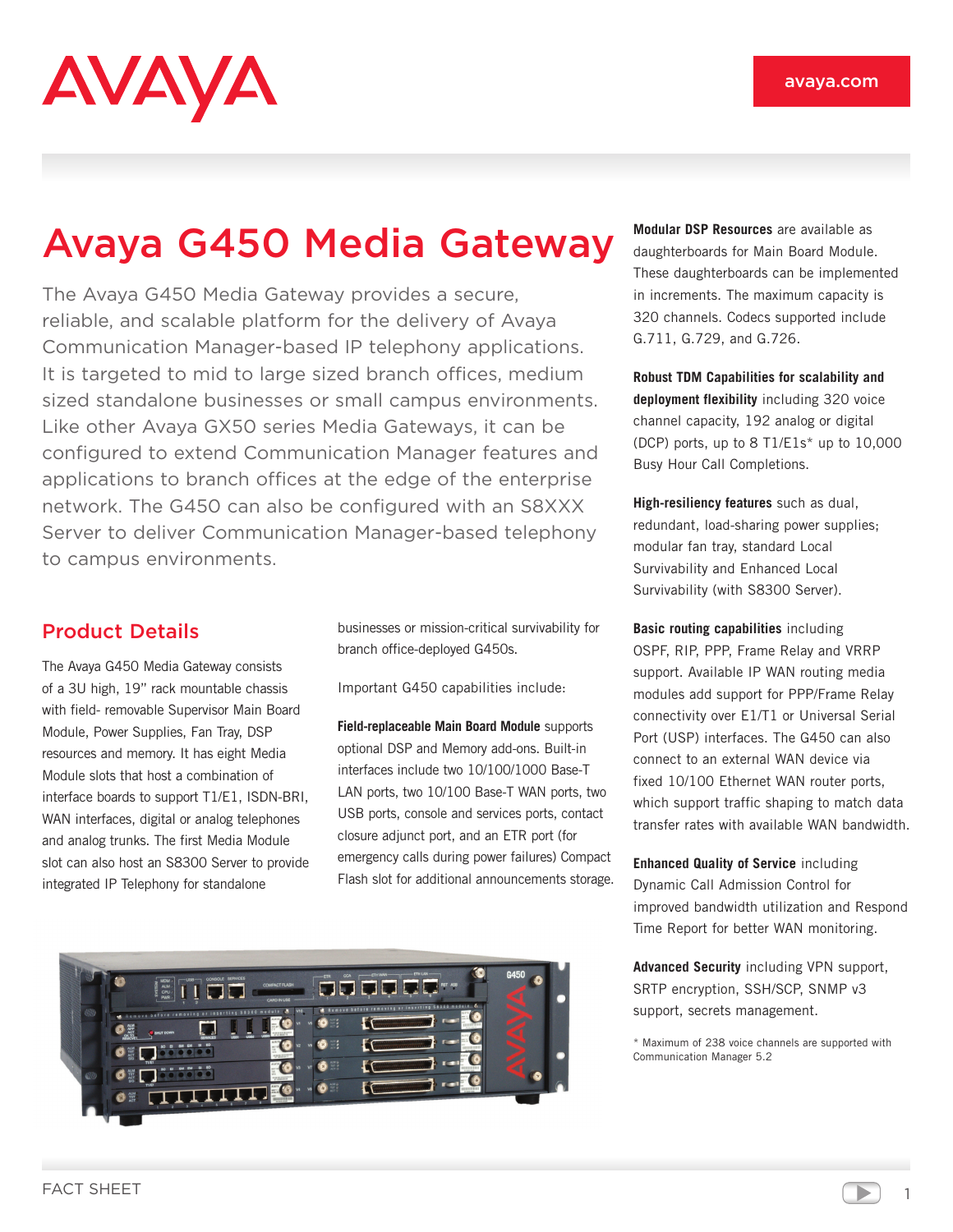# Features and Benefits



#### • Robust Resiliency Features Support Business Continuity

The G450 delivers a variety of voice survivability options to help ensure that the branch can continue to function effectively in the event of network outages. By using an S8300 Server in Local Survivable Processor (LSP) mode, full-featured IP telephony is restored quickly when the WAN link between the main S8XXX Server and the remote G450 is broken. Even without the LSP, the G450 supports Standard Local Survivability, where basic telephony features are available when the WAN link fails. Furthermore, dual, redundant hot-swappable power supplies, and replaceable, hot-swappable main board modules and fan trays ensure help to lower both MTBF and MTBR.

#### • Designed for Deployment Flexibility

The G450 is interoperable with other Avaya Media Gateways and can be used in either the main headquarters location (with an S8XXX Server running Communication Manager) or a mid to large branch office networked back to a central S8XXX Server.

#### • Scalable, High Capacity Platform provides Investment Protection

The G450 has the capacity to grow as business needs expand with its modular architecture and capacity for 192 analog or digital endpoints, 8 T1/E1s\*, 320 DSPs, and 64 announcements.

#### • Enhanced Serviceability lowers Total Cost of Ownership

The G450's modular design streamlines serviceability for both customers and field technicians. Fans can be easily replaced, DSPs and RAM easily added, supervisor modules swapped out, power supplies changed. Given that all media modules, main board modules, power supplies and fan trays are hot-swappable; downtime is minimized.

#### • Enhanced Security protects Sensitive Information

The G450, like other GX50 Media Gateways, helps to encrypt voice traffic and signaling over the IP network to prevent eavesdropping. In addition, the G450 supports advanced security features such as comprehensive secrets management, SSH/SCP and SMNP v3 so network managers can securely configure and manage the G450.

\*Maximum of 238 DSOs are supported in CM5.2

 $\mathfrak{D}$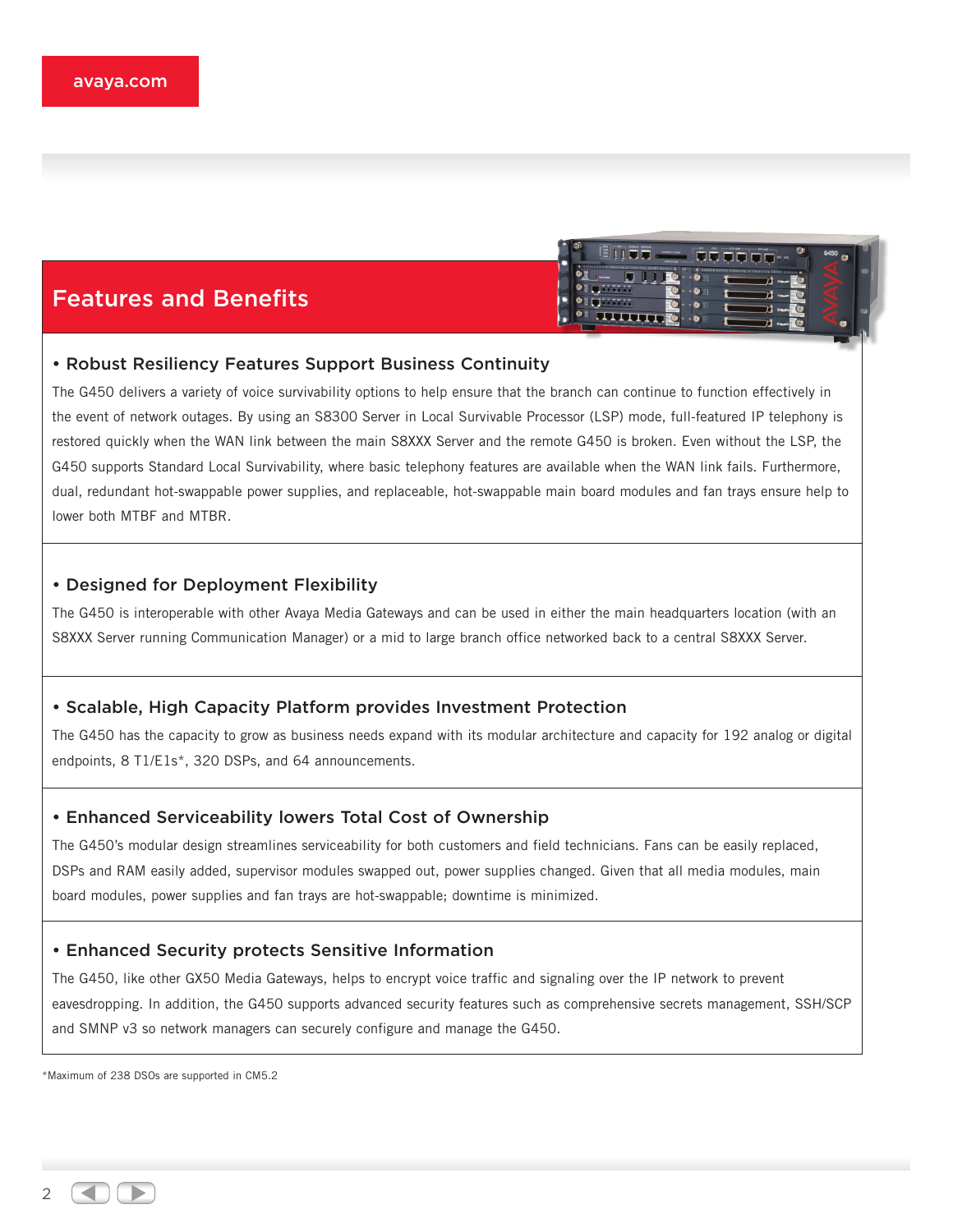# Specifications

#### Physical

- Dimensions (H X W X D): 133.3mm x 482.6 mm x 460 mm
- Weight of empty chassis: 7.5 kg
- Power: 90V-264V AC, 48-62 Hz

#### Environmental

- Operating Temperature: +0°C to +40°C
- Humidity: 10%-90% relative humidity, non-condensing
- Front clearance: 30 cm
- Rear clearance: 45 cm
- Operating Altitude: up to 3000 m

#### Supervisor Module

- Field removable
- DSP daughterboard(s) up to  $4$
- 2 10/100 Base T WAN ports
- 2 10/100/1000 Base T LAN ports
- 2 USB ports
- Console and Services ports for services and maintenance access
- ETR (Emergency Transfer Relay) port
- Contact closure adjunct port
- Compact Flash Slot

#### Media Module Slots

• 8 media module slots, supporting up to 8 telephony media modules, 3 IP WAN modules or 1 S8300 Server



#### Media Modules

- MM711 8 port Analog Media Module
- MM714 4 trunk + 4 telephone Analog Media Module
- MM714B 4 trunk + 4 telephone Analog with ETR Media Module
- MM716 24 port Analog Media Module
- MM712 8 port DCP Media Module
- MM717 24 port DCP Media Module
- MM710 1 port T1/E1 Media Module
- MM720 8 port BRI Media Module
- MM722 2 port BRI Media Module

#### IP WAN Modules

- MM340 T1/E1 WAN Media Module
- MM342 USP WAN Media Module

#### Capacities

- Busy Hour Call Completions: 10,000
- Chassis slot count: 8 Media Module Slots
- DSP Channels: 20/80 on Daughterboard, scale to 320
- Touch Tone Receivers: 64
- Announcements: 63 Playback; 1 Record
- Announcement and MOH Storage: 45 Minutes/4 hours with Branch Memory Kit\*\*
- Power Supplies: 2
- Maximum DCP/Analog endpoints: 192
- Maximum IP Telephones: 450 (w/S8300 Server); more with external Avaya server
- Maximum BRI Telephones: 128
- Maximum BRI Trunks: 64
- Maximum PSTN Trunks: 184 T1, 238 E1
- Maximum G450s per External Avaya Server: 250
- Maximum G450s per S8300 Server: 50

\*\*Branch Memory Kit is available in CM5.2